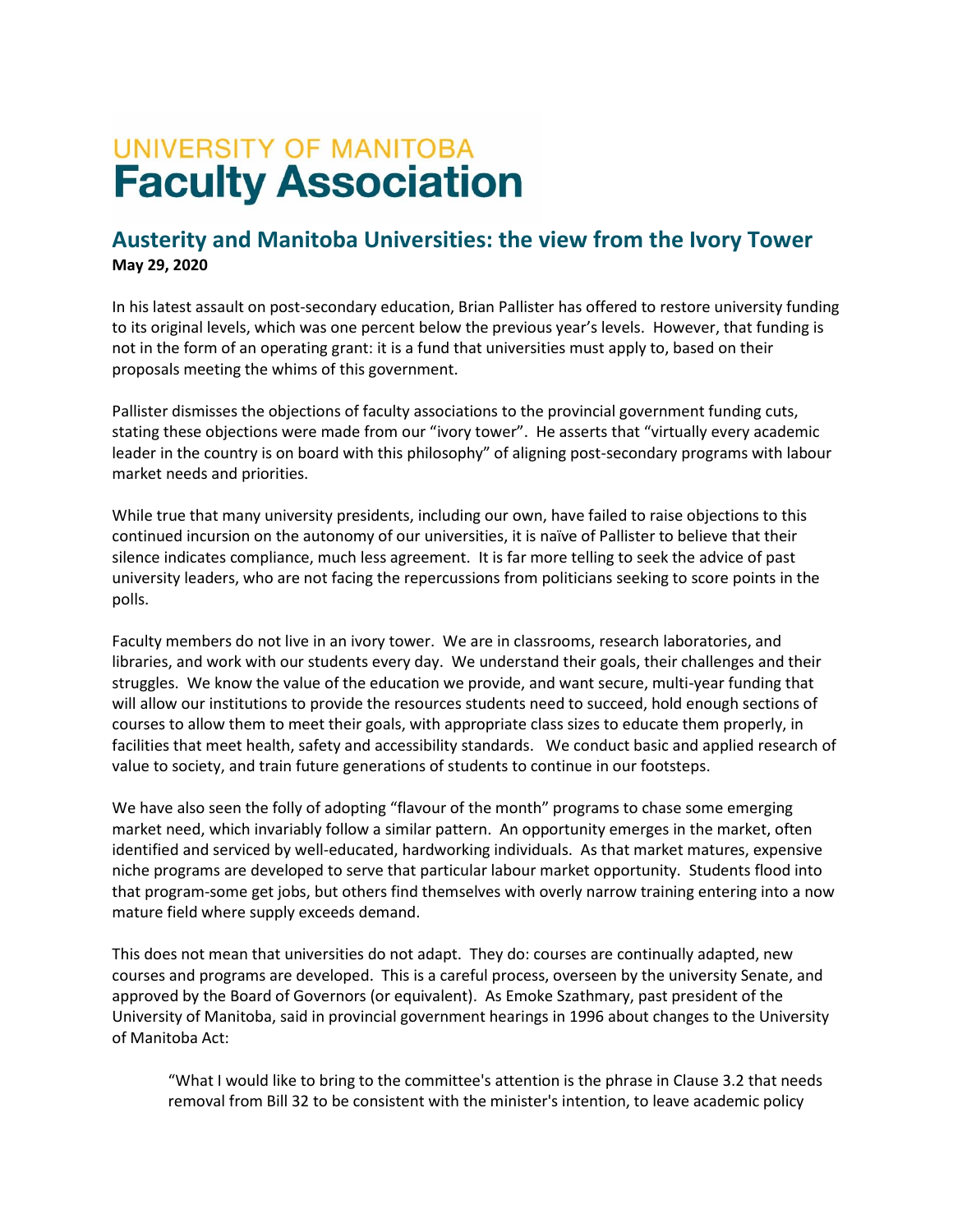within the jurisdiction of colleges and university boards and senates as defined in their own pieces of legislation and not to micromanage the universities" (Second session, 36<sup>th</sup> session of the Legislative Assembly of Manitoba, Standing Committee on Law Amendments, October 31, 1996, Page 844).

Universities are structured by legislation to govern themselves prudently. As noted in the University of Manitoba act, it is the role of the university to:

- a) establish and maintain such colleges, schools, institutes, faculties, departments, chairs, and courses of instruction as to the board of governors may seem meet and give instruction and training in all branches of knowledge and learning, including physical instruction and training;
- b) grant degrees, including honorary degrees, diplomas and certificates of proficiency;
- c) provide facilities for the prosecution of original research in every branch of knowledge and learning and conduct and carry on such research work; and
- d) generally promote and carry on the work of a university in all its branches.

This is done through a system of bicameral governance: The Senate, a large body with wide representation from student associations, faculty, and administration has "general charge of all matters of academic character". The Board of Governors, with input from Senate, determines upon and provide for the establishment of, or the abolition of, or any changes in faculties or departments. The Board of Governors consists of 23 members, the majority of whom are appointed by the Lieutenant Governor in Council. It is reasonable to assume that these individuals, chosen by the government, share most of the government values. Through this lens, they have a duty to do what they believe is in the best interests of the University and its stakeholders. Any government in power, concerned with the short-term necessity of being re-elected does not need, and should not have, greater influence than that.

Instead of diminishing public institutions vital to the economic and social fabric of the province, the government must increase University funding and autonomy. (Manitoba Organization of Faculty Associations: see [http://mofa-fapum.mb.ca/issues/mofa-demands-accountability-investment-in-pse/\)](http://mofa-fapum.mb.ca/issues/mofa-demands-accountability-investment-in-pse/).

The members of the legislature, and we, need to understand what the funding cuts have meant to the quality of education we can offer our students, and how UMFA members have been spending their time during the pandemic to continue their teaching and research, and what resources we need. Please contact your MLAs, and please copy us at [umfa-communications@umfa.ca.](mailto:umfa-communications@umfa.ca) The addresses of our MLAs are below:

#### **MLA contact info**

#### **Premier Brian Pallister**  [premier@leg.gov.mb.ca](mailto:premier@leg.gov.mb.ca)

**Ralph Eichler, Minister of Economic Development and Training**  [minedt@leg.gov.mb.ca](mailto:minedt@leg.gov.mb.ca)